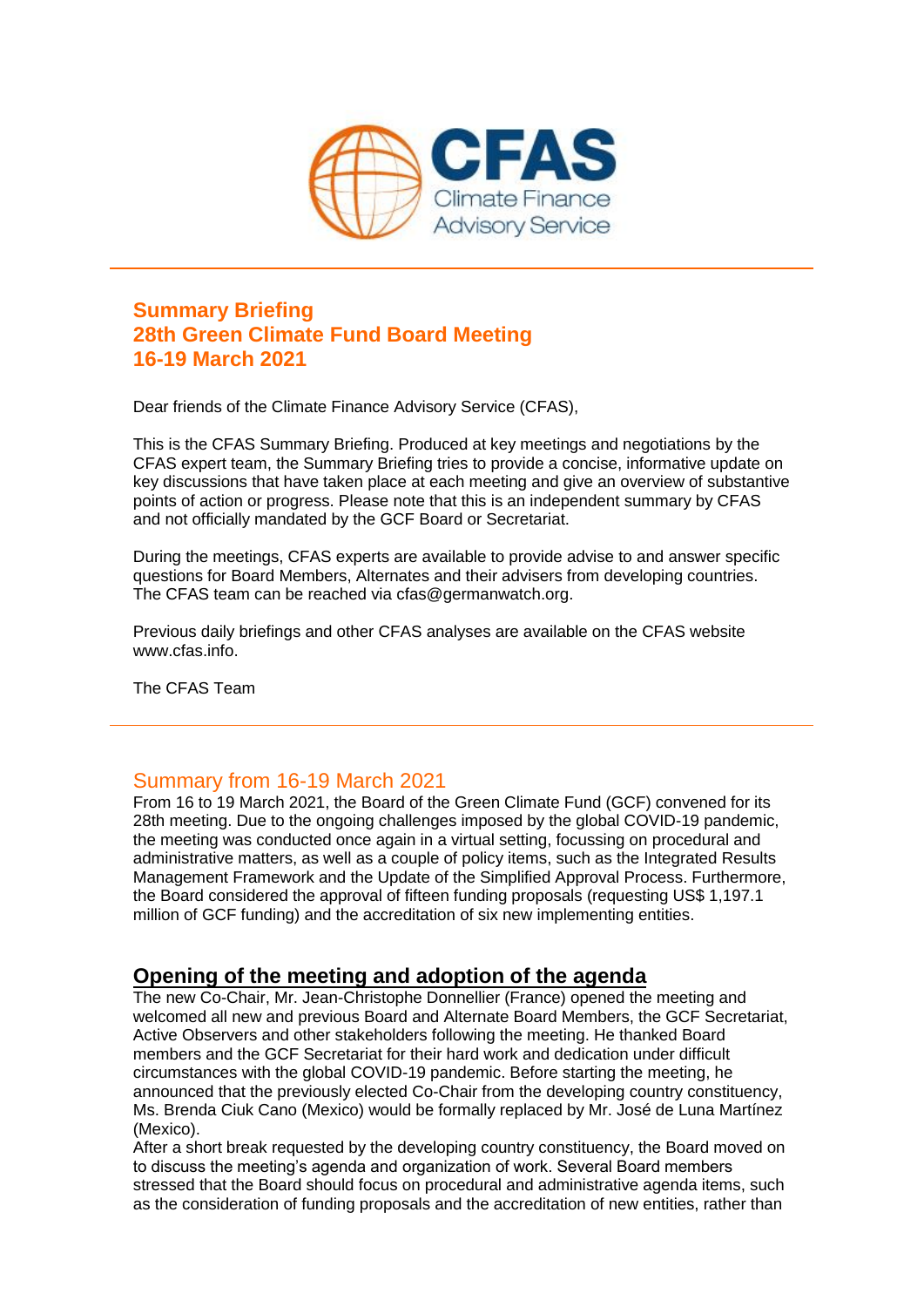discussing policy matters. In their view, the virtual meeting format was not adequate to discuss policy matters, as they would often require room for extensive deliberations and consultations before approval, which a virtual meeting does not provide. They added that some of the policy items on the agenda for the 28th meeting were not ripe for approval and that the time before the meeting was not sufficient to conduct the adequate amount of consultations. Some Board members also highlighted that a virtual meeting format poses a challenge in terms of inclusiveness and participation, as many Board members were facing technical issues trying to connect to preparatory meetings or the Board session itself. Consequently, some Board members requested the removal of the policy items on the "Integrated Results Management Framework", the "Updated Accreditation Framework" and "Updated Simplified Approval Process" from the meeting's agenda.

Other Board members disagreed with this approach, highlighting the many outstanding policy items and policy gaps still on the Board's annual workplan, as well as some issues identified in the GCF's Updated Strategic Plan 2020-2023 that still needed to be discussed. They stressed that the policy items on the agenda were not new, as they had been already discussed at previous meetings and that sufficient time was provided to reflect on the respective documents and proposed decisions. Furthermore, they requested to add the "Recruitment of the Head of the Independent Evaluation Unit (IEU)" to the agenda, as the Fund was lagging far behind on starting the recruitment process for this important position, after the previous head of the IEU had already declared her resignation at the end of June 2020.

After some further consultations in the two constituencies and the two Co-Chairs, as well as prolonged debates in the Board, Board members agreed to a compromise, taking into account the views expressed. Accordingly, the "Recruitment of the Head of the IEU" was added to the agenda. In addition, the status of the agenda items on the "Updated Accreditation Framework" and the "Updated Simplified Approval Process" was changed to 'information only' items, in order to allow some initial discussions and to provide further guidance to the GCF Secretariat. Furthermore, the item on the "Integrated Results Management Framework" was kept on the agenda. Last but not least, the consideration of funding proposals and accreditation applications was moved up considerably on the agenda and supposed to start on day two of the meeting.

#### **Decisions proposed between the twenty-seventh and twentyeighth meetings of the Board**

Decisions approved between meetings included:

- Election of Co-Chairs of the Board for 2021
- Appointment of additional members of the Independent Technical Advisory Panel (ITAP)
- Accreditation of observer organisations
- Dates and venues of upcoming meetings of the Board
- Reappointment of members of the independent Technical Advisory Panel
- Initial analysis of options to minimize the effects of currency fluctuations on the commitment authority of the GCF
- Ninth Report of the Green Climate Fund to the Conference of the Parties to the United Nations Framework Convention on Climate Change

Three decisions between meetings were objected:

- Guidelines to facilitate Board consideration of IRM reports on reconsideration requests, grievances or complaints, which received one objection
- Independent Evaluation of the Green Climate Fund's Environmental and Social Safeguards (ESS) and the Environmental and Social Management System (ESMS), which received two objections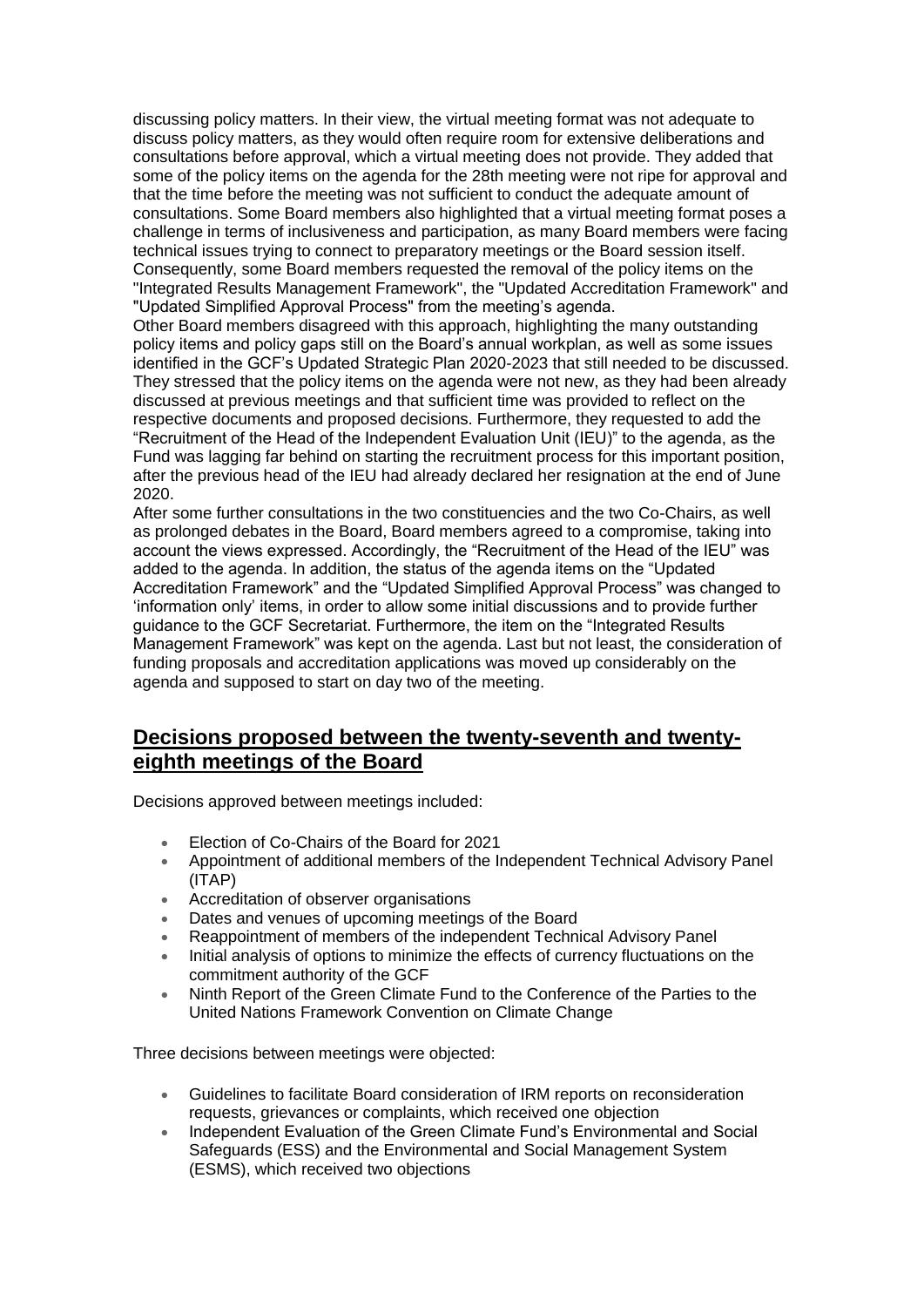Independent Evaluation of the Green Climate Fund's Country Ownership Approach, which received two objections

These objections were upheld; therefore, the proposed decisions were considered during the Board meeting. Revised text was proposed, and circulated to Board members; however, some Board members proposed holding further discussions on these items. It was finally decided to return to the consideration of the pending decisions later.

## **Selection process to recruit the Head of the Independent Evaluation Unit**

The selection process to recruit the Head of the Independent Evaluation Unit (IEU) was added to the agenda, after a proposal by Board members and the Co-chairs during the first day of the meeting. The purpose of the item was to discuss the Terms of Reference (ToR) of the Selection Committee and of the independent executive search firm, as well as the establishment of the expected timeline for recruitment.

However, several Board members objected to the discussion of this item, based partly on procedural issues, since the decision had not been circulated 21 days prior to the meeting, as the rules of procedure establish, thus not allowing time for members to prepare. Others objected because they considered that the main question to discuss and agree on was the ToR of the IEU itself, which so far had been the subject of lengthy discussions but ultimately no agreement.

However, both the Co-chairs, as well as other Board members considered that the selection of the Head of the IEU was essential, as well as a matter of good governance, and stated their willingness to move forward with the process. Many also did not agree with the idea of linking the ToR of the IEU with the selection process of its Head, while suggesting that these two processes could be conducted in parallel.

There was no agreement between the different Board members and the Co-chairs, with some suggesting the matter should be further discussed intersessionally. Finally, it was decided that consideration of this item would be moved to B.29, with discussions starting in the coming weeks.

#### **Review of the structure and operations of the independent Technical Advisory Panel**

The Secretariat made a presentation of the recommendations for the structure and operations of the independent Technical Advisory Panel (ITAP). These included the work of the ITAP being conducted on a rolling basis, with the use of virtual meetings, smaller peer review groups and the availability of a roster of experts for SAPs. The recommendations aimed to increase the ITAP´s project review capacity, make the process

more transparent, as well as improve work-life balance for the ITAP team. Some Board members expressed their support for the recommendations, considering that they improved the efficiency and transparency of the ITAP´s work, while decreasing operational costs. They also noted the need to increase the ITAP´s capacity for GCF-1 and an increase in the number of proposals received.

Others suggested that more needed to be done to increase the Board's oversight of the ITAP´s work, especially concerning those proposals not endorsed by the ITAP, and therefore not reaching the Board. These Board members emphasized the need for the Board to have full access to detailed information concerning non-endorsed projects, allowing them to understand why these proposals are not reaching the Board.

Though all Board members agreed on the need for transparency, some considered that transparency was not being promoted by keeping the non-endorsed projects´ information from the Board, and worried that these decisions were based on political considerations and not only technical ones. Others considered that maintaining the ITAP´s independence was important, and therefore that it needed discretion to make decisions on the funding proposals reaching the Board. They also considered that sharing too much information was not efficient, but that detailed summaries could be prepared and shared with the Board, concerning these non-endorsements of proposals.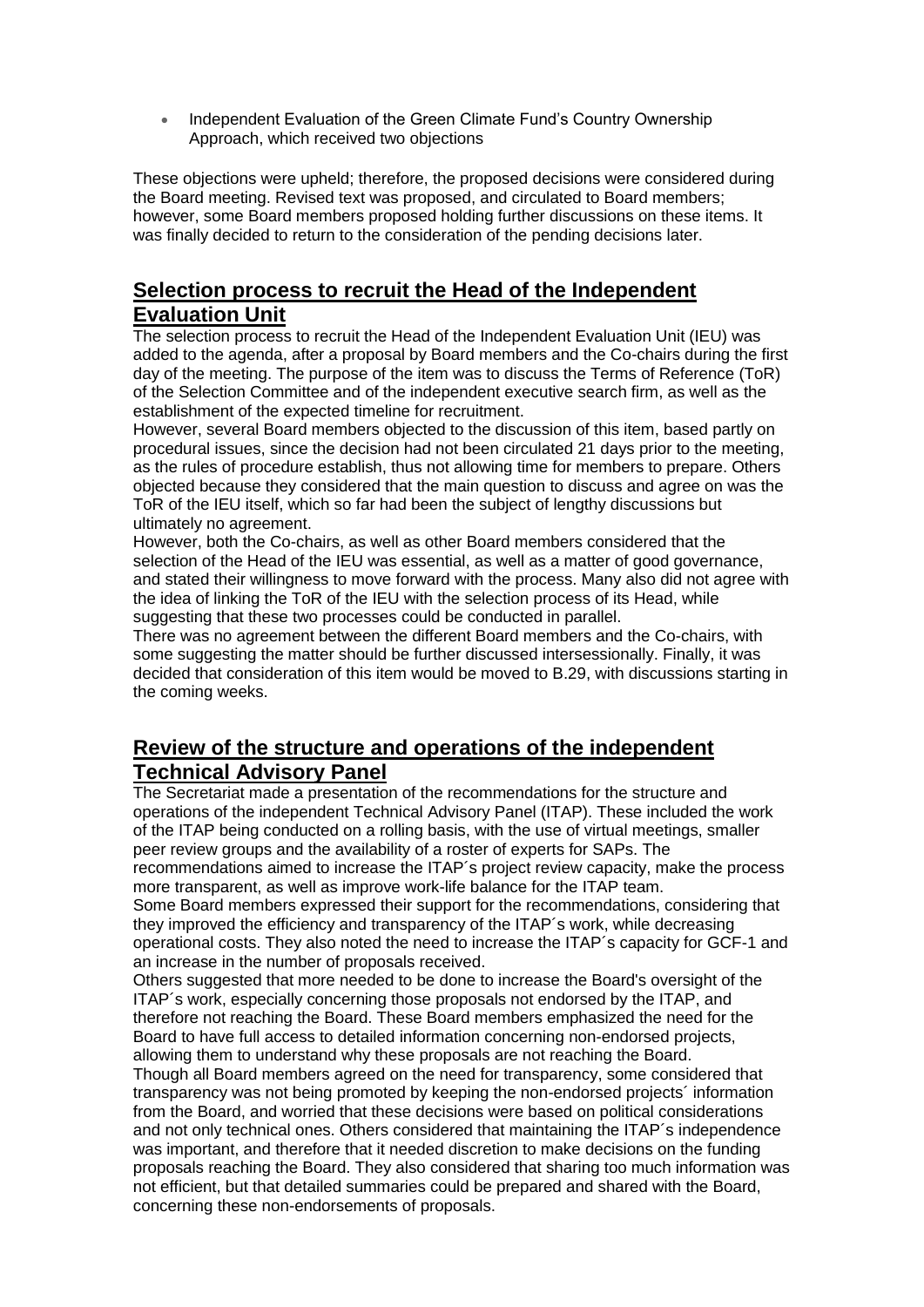The chair of the ITAP clarified that the team writes reports on all non-endorsed projects, which could easily be shared by the Secretariat with all Board members. Whereas the Secretariat added that, there was already a mandate, based on a decision taken at B.17, to inform the Board on the status of funding proposals not recommended for approval and not submitted to the Board, either by ITAP or by the Secretariat. The Secretariat clarified that it is a matter of guidance from the Board on what that reporting should be. As for sharing the non-endorsed proposals´ information, the Secretariat proposed sharing this information also with other units to facilitate their work and learning processes. Finally, the Secretariat considered that the suggestion of sharing detailed summaries of the non-endorsement of proposals could be easily implemented.

After these discussions, the Board adopted the proposal as it was presented.

#### **Consideration of funding proposals**

The Board considered fifteen funding proposals, requesting a total of US\$ 1,197.1 million of GCF funding, and representing a total value of US\$ 7,465.5 million. Of the fifteen funding proposals considered, 14 were public sector proposals, including four considered under the Simplified Approval Process (SAP), whereas one was a private sector proposal. With the approval of these fifteen funding proposals, the total number of projects and programmes funded by the GCF would reach 173, with a total GCF funding amount of US\$ 8.4 billion and a total value of US\$ 30.3 billion when including co-financing. Board members welcomed the general introduction by the Secretariat and thanked both the Secretariat and ITAP for the work conducted. Many Board members raised concerns about imbalances in the batch of proposals presented to the 28th meeting, in particular in regard to the low number of and funding volume allocated to proposals from direct access entities (only 1% of the funding volume presented at B.28). Some members stressed that the issue was more than about the mere numbers and that direct access was an enabling element for countries. In their view, more projects from national entities would mean enabling the countries themselves. In this regard, some members reiterated the need for the GCF to develop an accreditation strategy, as well as simplifying the accreditation process. Other Board members also highlighted the imbalance between funding proposals targeting mitigation and adaptation, as well as the imbalance of the geographic distribution of projects, especially regarding funding proposals in the region of Latin America and the Caribbean. Several Board members also pointed out the low number of funding proposals from the private sector (only one of the fifteen projects presented at B.28) and that the GCF needed to do more to incentivize private sector engagement. Last but not least, concerns were raised regarding the recent allegations of fraud and corruption faced by the United Nations Development Programme (UNDP) and some of their projects with the Global Environment Facility (GEF). Members expressed the view that these allegations should not affect the consideration of specific funding proposals from UNDP at B.28, but that further consultations and the formulation of additional conditions were needed.

The Board decided to approve all fifteen funding proposals:

- **SAP020:** *"Climate resilient food security for farming households across the Federated States of Micronesia (FSM)"*, Micronesia Conservation Trust (MCT); Micronesia; US\$ 8.6 million
- **SAP021:** *"Community-based Landscape Management for Enhanced Climate Resilience and Reduction of Deforestation in Critical Watersheds"*, Japanese International Cooperation Agency (JICA): Timor-Leste: US\$ 10 milion
- **SAP022:** *"Enhancing Multi-Hazard Early Warning System to increase resilience of Uzbekistan communities to climate change induced hazards"*, United Nations Development Programme (UNDP); Uzbekistan; US\$ 10 million
- **SAP023:** *"River Restoration for Climate Change Adaptation (RIOS)"*, Fondo Mexicano para la Conservación de la Naturaleza (FMCN); Mexico; US\$ 9 million
- **FP154:** *"Mongolia: Aimags and Soums Green Regional Development Investment Program (ASDIP)"*, Asian Development Bank (ADB); Mongolia; US\$ 175 million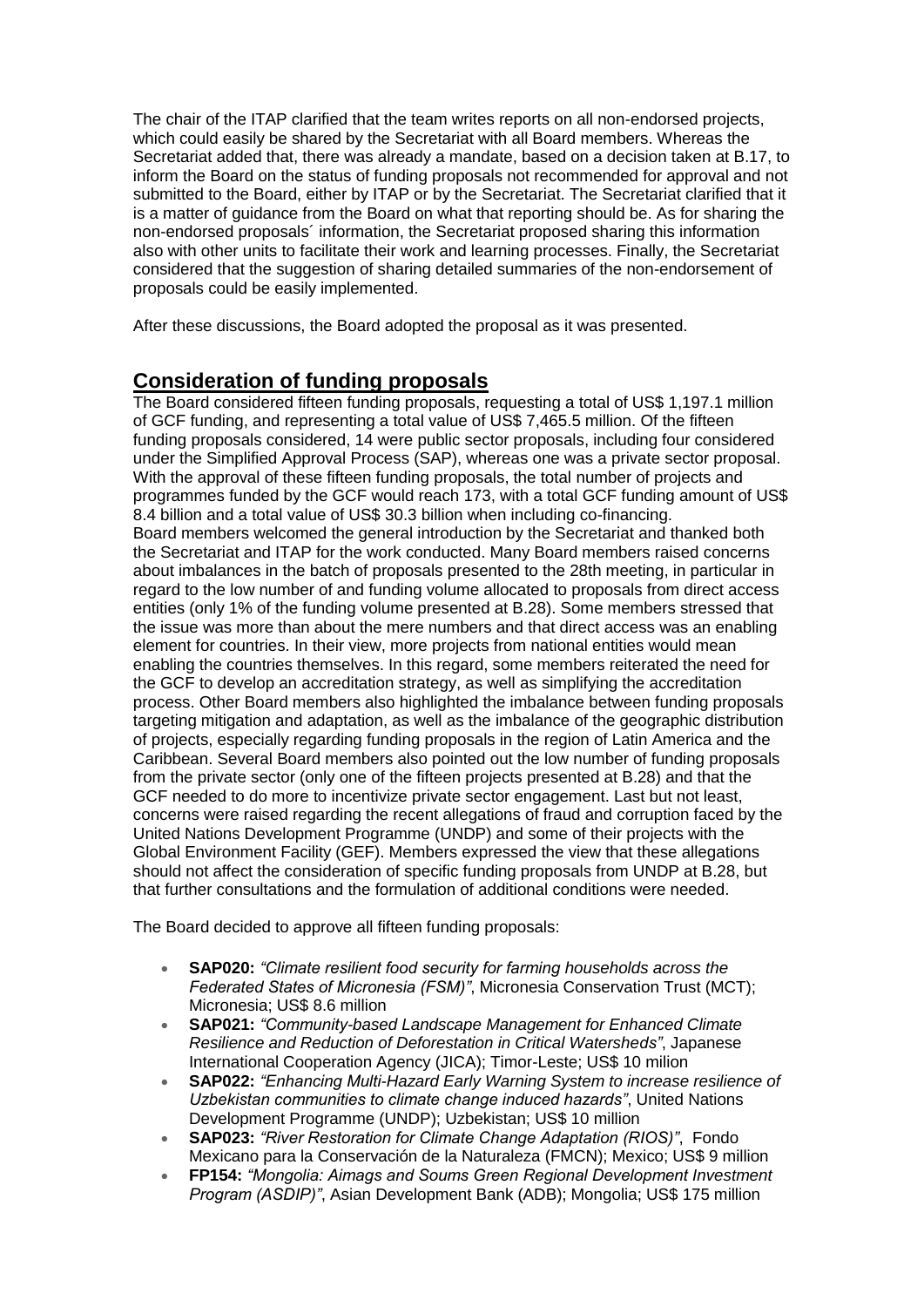- **FP155:** *"Building resilience to cope with climate change in Jordan through improving water use efficiency in the agriculture sector (BRCCJ)"*, Food and Agriculture Organization of the United Nations (FAO); Jordan; US\$ 25 million
- **FP156:** *"ASEAN Catalytic Green Finance Facility (ACGF): Green Recovery Program"*, ADB; Cambodia, Indonesia, Lao PDR, Malaysia, Philippines; US\$ 300 million
- **FP157:** *"Coastal Resilience to Climate Change in Cuba through Ecosystem Based Adaptation -"MI COSTA""*, UNDP; Cuba; US\$ 23.9 million
- **FP158:** *"Ecosystem-Based Adaptation and Mitigation in Botswana's Communal Rangelands"*, Conservation International Foundation (CI); Botswana; US\$ 36.8 million
- **FP159:** *"PREFOREST CONGO -Project to reduce greenhouse gas emissions from forests in five departments in the Republic of Congo"*, FAO; Republic of Congo; US\$ 29 million
- **FP160:** *"Monrovia Metropolitan Climate Resilience Project"*, UNDP; Liberia; US\$ 17.3 million
- **FP161:** *"Building Regional Resilience through Strengthened Meteorological, Hydrological and Climate Services in the Indian Ocean Commission (IOC) Member Countries"*, Agence Française de Développement (AFD); Comoros, Madagascar, Mauritius, Seychelles; US\$ 52.8 million
- **FP162:** *"The Africa Integrated Climate Risk Management Programme: Building the resilience of smallholder farmers to climate change impacts in 7 Sahelian Countries of the Great Green Wall (GGW)"*, International Fund for Agricultural Development (IFAD); Burkina Faso, Chad, Gambia, Mali, Mauritania, Niger, Senegal; US\$ 82.8
- **FP163:** *"Sustainable Renewables Risk Mitigation Initiative (SRMI) Facility"*, World Bank; Botswana, Central African Republic, Democratic Republic of the Congo, Kenya, Mali, Namibia, Uzbekistan; US\$ 280 million
- **FP164:** *"Green Growth Equity Fund"*, Nederlandse Financierings-Maatschappij voor Ontwikkelingslanden (FMO); India; US\$ 137 million

Funding proposals **SAP022**, **FP157**, **FP159**, **FP160** and **FP161** required further interaction and consultations between Board members.

One Board member opposed both **FP157** and **FP161**. Further consultations were conducted with Board members but agreement could not be reached. The Co-Chairs, considering that all efforts at reaching consensus had been exhausted, proceeded to put the funding proposals up for a vote by the Board. For **FP157**, 23 Board members voted in favour, 1 Board member against the proposal - the proposal was ultimately approved. As for **FP161**, 23 Board members voted in favour and 1 Board member against the proposal, which was ultimately approved.

Funding proposals that were submitted by UNDP (**SAP022**, **FP157** and **FP160**) were also pending approval. After consultations and in accordance with UNDP, the Board agreed to additional conditions for the approval of the funding proposals, taking into account the concerns expressed by Board members.

Last but not least, **FP159** was approved with additional conditions.

### **Matters related to results management**

#### *(a) Integrated results management framework and results tracking tool*

Co-Chair Jean-Christophe Donnellier opened the agenda item by outlining the in-depth consultation process that has been conducted on the current draft of the Integrated Results Management Framework (IRMF). Among the latest consultation efforts were a technical session at B.27, followed by 15 bilateral consultations in early 2021. The Secretariat presented the status quo on the item based on the recent feedback received. The key revisions undertaken included: (a) simplified, clarified and aligned language, (b) clarified rationale for development of IRMF, and (c) refinement of indicators to better measure results related to the objectives under the United Nations Framework Convention on Climate Change (UNFCCC), in particular the Paris Agreement. Certain outstanding issues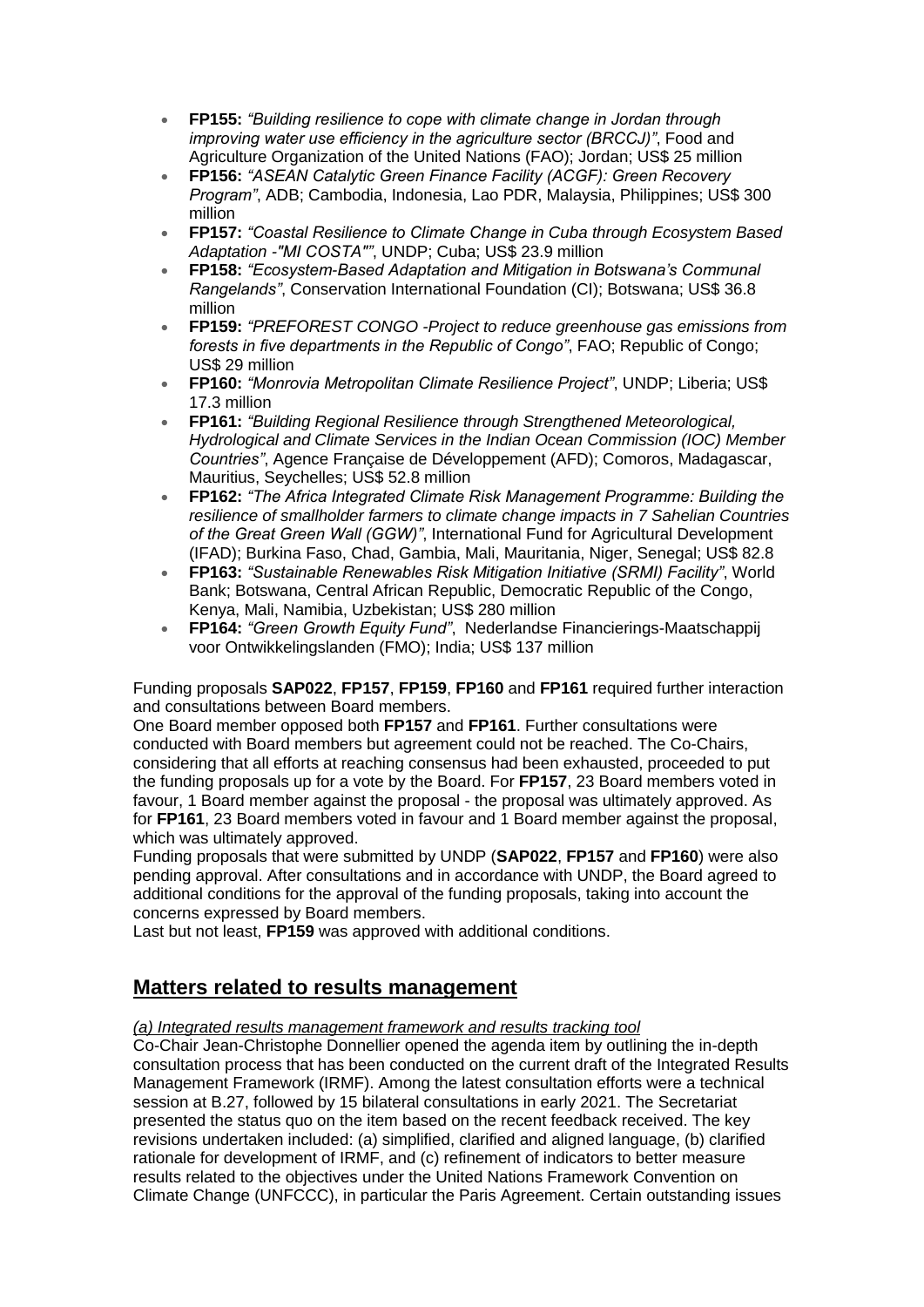that remained after the consultations included: (a) measuring paradigm shift and systemic change, (b) statement that it is an onerous and costly process for Accredited Entities (AEs), (c) phasing the start of the IRMF implementation by project size and (d) enhancing support for direct access entities (DAE) for the implementation of the IRMF. Most remarks by Board members related to the outstanding issues following the

consultations. While several Board members welcomed the reduction in indicators and the added flexibility for AEs to reduce overall complexity, others insisted that the proposed IRMF still remained too complex.

Board members also continued to be divided over the inclusion of indicators measuring paradigm shift and systemic change. Multiple board members underlined that it would be challenging to prove systemic change, citing in particular smaller-sized projects and their capacity to induce systemic change as a case in point. Moreover, one Board member argued that it was not appropriate to use a one-size-fits-all-approach without taking into account the nature of the respective economy. In addition, one Board member added that there could be data constraints to fulfil the reporting duties for such complex indicators. One Board member also indicated that there was not a common definition for systemic change, and that the lack of common definitions had created problems within the UNFCCC context in the past. Some Board members expanded these concerns regarding systemic change to paradigm shift. The Secretariat alluded to the fact the proposed framing is "contribution to paradigm shift", recognizing the variety in GCF funded projects and their respective capacity to induce systemic change.

On the handbook, the Secretariat outlined that it would include a more in-depth guidance on the indicators, also providing examples for interpretations, and it would include a revised funding template, useful tools and a revised reporting template. While some board members welcomed the suggestion to develop such a guidance document, others underlined concerns of agreeing to such a document without prior notice on its content. The latter expressed that they felt that it was within the Board's oversight obligations to know the exact content of the handbook and tool, and to approve the respective instruments instead of just having them presented by the Secretariat. Other Board members argued that the Board needed to trust the Secretariat and could not micromanage the Secretariat.

At large, board members agreed in welcoming the reduction of indicators and more flexibility for AEs (e.g. focus on relevant indicators). Further, they overall expressed broad support to provide additional financing for capacity building for DAEs to respond to the requirement of the IRMF. In response to questions raised on the estimated budget of 12.4 million US-Dollar of the new dedicated funding window under the Readiness and Preparatory Support Programme, the Secretariat indicated that this corresponded to 150- 220,000 US-Dollar per DAE. For those DAEs still to be accredited, the Secretariat stated that it would look for more sustainable support options.

The civil society Active Observer raised a couple of concerns, indicating that it was unclear how the IRMF was dealing with independent evaluations, which could be biased, that there was a need for establishing a baseline for monitoring or that certain other policies were not yet reflected at all or not strong enough (e.g. gender, indigenous people policy). The Secretariat responded that the IMRF will try to take all policies into consideration and that baselines will be suggested for some cases, but that AEs can still come up with their own methods for other cases.

The private sector Active Observer made the case for approving the document, indicating that the old framework was outdated and required updating and that the board needed to show effectiveness by not approving individual documents like the handbook but decisions. While some Board members clearly expressed being in favor of an adoption of the IRMF, others with concerns clearly underlined that they still see a great need for adjusting the current draft text. Eventually, after additional non-public consultation efforts, no decision was taken on the agenda item. The Co-Chairs will nominate facilitators for the process in the upcoming days. The aim is to come up with a refined draft for the next Board meeting.

#### *(b) Addressing gaps in the current portfolio for measurement*

Following elaborations during co-chair consultations, the Secretariat provided a revised decision. The Board approved the decision without further deliberations.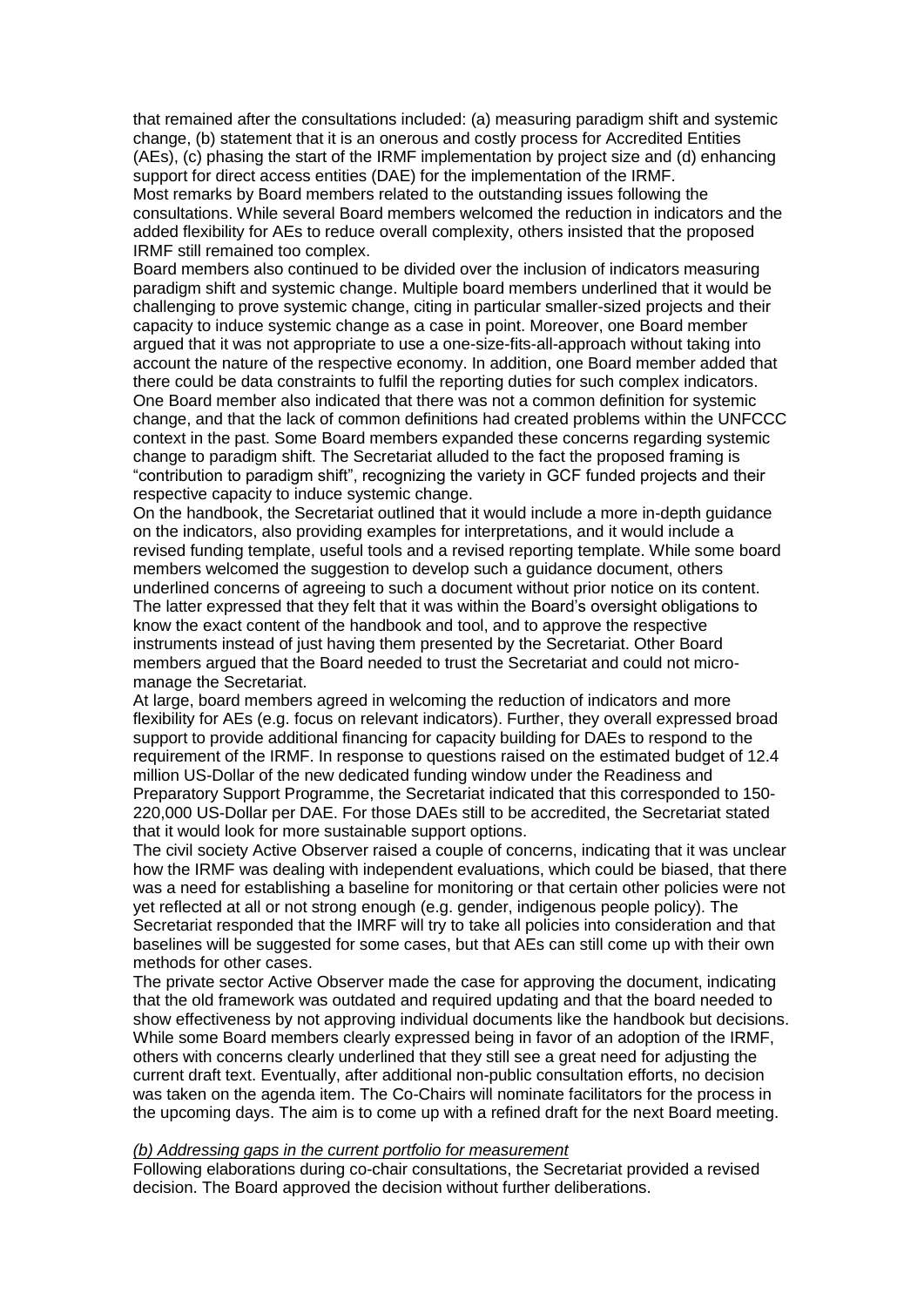#### **Consideration of accreditation proposals**

The Secretariat presented the status of the pipeline of entities seeking accreditation, as of 28 February 2021. It reported that 74 entities have completed accreditation, by making their legal agreements effective, whereas 72 entities are currently being reviewed by the Secretariat, before progressing to stage 2, entailing a review process by the Accreditation Panel (AP). It also reported that a majority of entities that have progressed to stage 2 are either Direct Access (DAE) or private sector entities. Additionally, it reported that the first 15 accredited entities are applying for re-accreditation this year.

The Secretariat also reported its support to accredited entities, and particularly DAEs. This included continued in-depth support for pre-accreditation for 39 DAEs; 21 of which have completed the support and submitted their application, with nine already accredited. It also reported support provided to National Designated Authorities (NDA) in developing approaches to identify DAEs and other AEs for programming pipelines, including country programming guidance.

Concerning the entities proposed for accreditation, the Secretariat noted that of the five entities being presented for the first time, all are DAEs, and three are the first DAE of their respective countries. Furthermore, one entity is from a Least Developed Country (LDC), and three come from Africa. These entities included:

**APL106:** The Development Bank of the Philippines (DBP)

**APL107:** The Development Bank of Zambia (DBZ)

**APL108:** The Infrastructure and Development Bank of Zimbabwe (IDBZ)

**APL109:** The Moroccan Agency for Sustainable Energy S.A.

**APL110:** The Vietnam Development Bank (VDB)

Finally, applicant **APL100**, the private sector entity Sumitomo Mitsui Banking Corporation (SMBC), was presented to the Board again, following the official recommendation of the AP. All entities were being presented as a package for approval.

Board members welcomed the proposed accreditation of five new DAEs. Nevertheless, some objections were raised concerning the procedure for approval, where all applicants were expected to be approved as a package, suggesting instead an individual evaluation and approval of the entities.

Some members expressed concerns about the accreditation of **APL100**, due to the large percentage of its portfolio dedicated to financing coal. Many Board members emphasised the importance for the GCF of finding the right partners to support its goals, as well as the objectives of the Paris Agreement. To this end, they asked for strong conditions to be included as part of **APL100´s** accreditation to address these concerns. On the other hand, other Board members expressed their opposition to the addition of conditions beyond those contemplated in the Accreditation Framework of the GCF. Additionally, the point was made that, though everyone recognised the need for a transition to low carbon economies, the particular needs and constraints of developing countries, in terms of energy transition, needed to be taken into account.

Many Board members also noted the commitment to decarbonisation, in line with the Paris Agreement, expressed by SMBC; as well as the importance of promoting private sector engagement, especially through partners willing to evolve their operations in a manner consistent with the goals of the GCF. Therefore, they declared their willingness to find a path forward for the accreditation of such entities, including **APL100**.

After much deliberation, including on the procedure for the accreditation of the proposed entities, where several members opposed making a decision on the accreditation of these entities as a package, the session was closed and a decision postponed. A new proposal will be presented no later than B.29 for Board consideration.